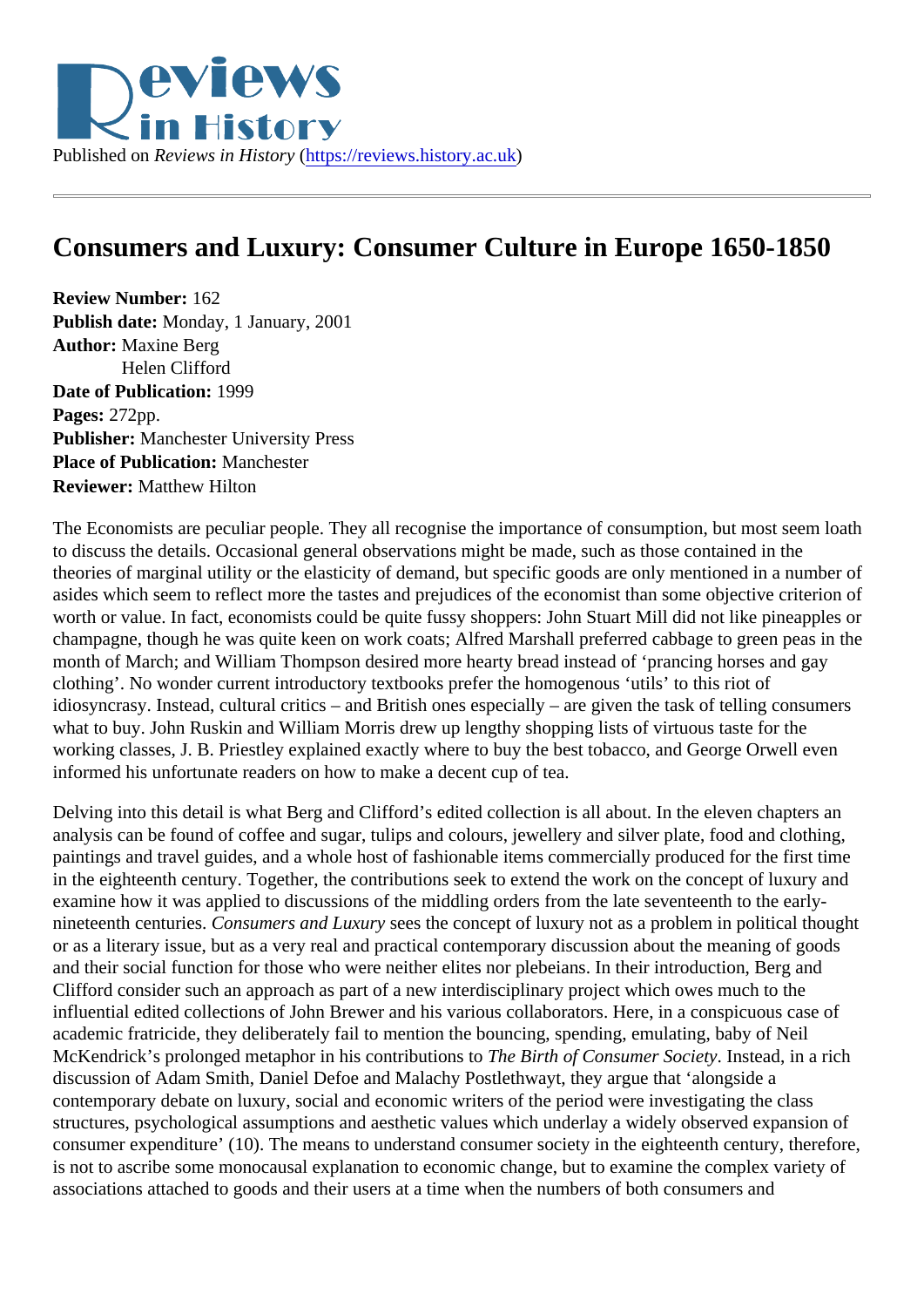commodities expanded enormously.

The three best essays in the collection are grouped together in an opening section on 'luxury and necessity'. Neil De Marchi attempts to resolve the apparent contradiction in Adam Smith's recognition of the importance of consumption 'as the sole end and purpose of all production' and his personal high-handed dismissal of the 'trinkets' and 'baubles' of commerce (he was even ready to burn his pants on a point of principle). Speculatively, yet persuasively, we are told that Smith was in fact able to maintain a coherent attitude to consumption: fashionable goods he may have found 'frivolous and useless' but largely harmless; savings and expensive possessions were useful since they could be exchanged for living labour at some future date; and, according to what De Marchi calls the principle of 'fitness', Smith could appreciate the virtues of skill and ingenuity in goods and the application of mental invention to produce useful objects. In what is, whatever the title may suggest, largely an anglocentric volume, Rebecca Spang and Colin Jones extend the field of inquiry to France. Combining both an intelligent analysis of the archival detail and a masterly grasp of the scholarly debates, they demonstrate the fluctuating boundary between necessity and luxury throughout the eighteenth century, so that even the most heroic revolutionaries and renouncers of luxury were possessors of many goods and were acutely fashion conscious. It was the middling rank of goods that had become important: riots were not about the price of bread but over sugar and coffee; Robespierre always needed his hair powder; and the sans-culottes could not imagine life *sans tabac*.

The most comprehensive overview of new goods and their middling consumers is offered in Berg's individual chapter on what she identifies as semi-luxuries. These were not simply the psychoactive substances of Goodman, Lovejoy and Sherrat's *Drugs in History*, the exotic produce of James Walvin's *Fruits of Empire*, or the *genusmittel* of Wolfgang Schivelbusch's *Tastes of Paradise*. They were printed calicoes, light furnishings, ceramics and glass, clocks and watches and countless decorative objects – goods which had appeared formerly as luxuries but had been 'imitated' by British manufacturers for a wider market. 'Imitation' in production was not done simply to encourage emulation, since it also involved the adaptation of ancient or exotic principals and designs, stimulating novelty and invention. Berg thus introduces a potentially important concept, but it requires much further elaboration to be entirely convincing, though we can usefully add it to the other studies which have demonstrated the range of reasons accounting for middle-class taste in the eighteenth century.

At this point in the book, the subjects for analysis begin to shoot off in all directions, though a few remain committed to the editors' aim of exploring luxury and the middling orders. Emma Spary provides a fascinating examination of the debates over food in post-revolutionary France, at a time of the rise of the bourgeois consumer. Bringing together the history of science, culture and politics, she is able to make convincing claims such as the following: the language of food 'had a genuine political message: hunger created an honesty which prevailed over the contrived excesses of Republican heroes, ancient or modern; food unravelled the tightly controlled self-representations of Sparta and exposed them as absurd.' Helen Clifford, in a meticulously researched contribution on precious metalwork in early modern England, argues that there was an important shift in attitudes from valuing silver for its intrinsic quantitative worth to one where craftsmanship and decoration could be appreciated on the less-expensive silver plated decorations of the fashionable urban tea-table. Stena Nenadic, following Colin Campbell's *Romantic Ethic*, takes the debates into the nineteenth century. She neatly sets out the range of books, pianos, tourist routes, art manuals and nationalist ideas through which the middle classes could consume a Biedermeier version of domesticated Romanticism in which the fashionable literary concerns with loss (of love, of life, of riches, of causes) could be resolved through material possessions rather than religious belief. Charlotte Klonk brings the volume to a close with an examination of London's National Gallery. In such nineteenth-century institutions, art no longer served the rather aristocratic function of improving sensory and social refinement. Instead, it was said to improve morally its middle-class observers, both through raising consciousness to a